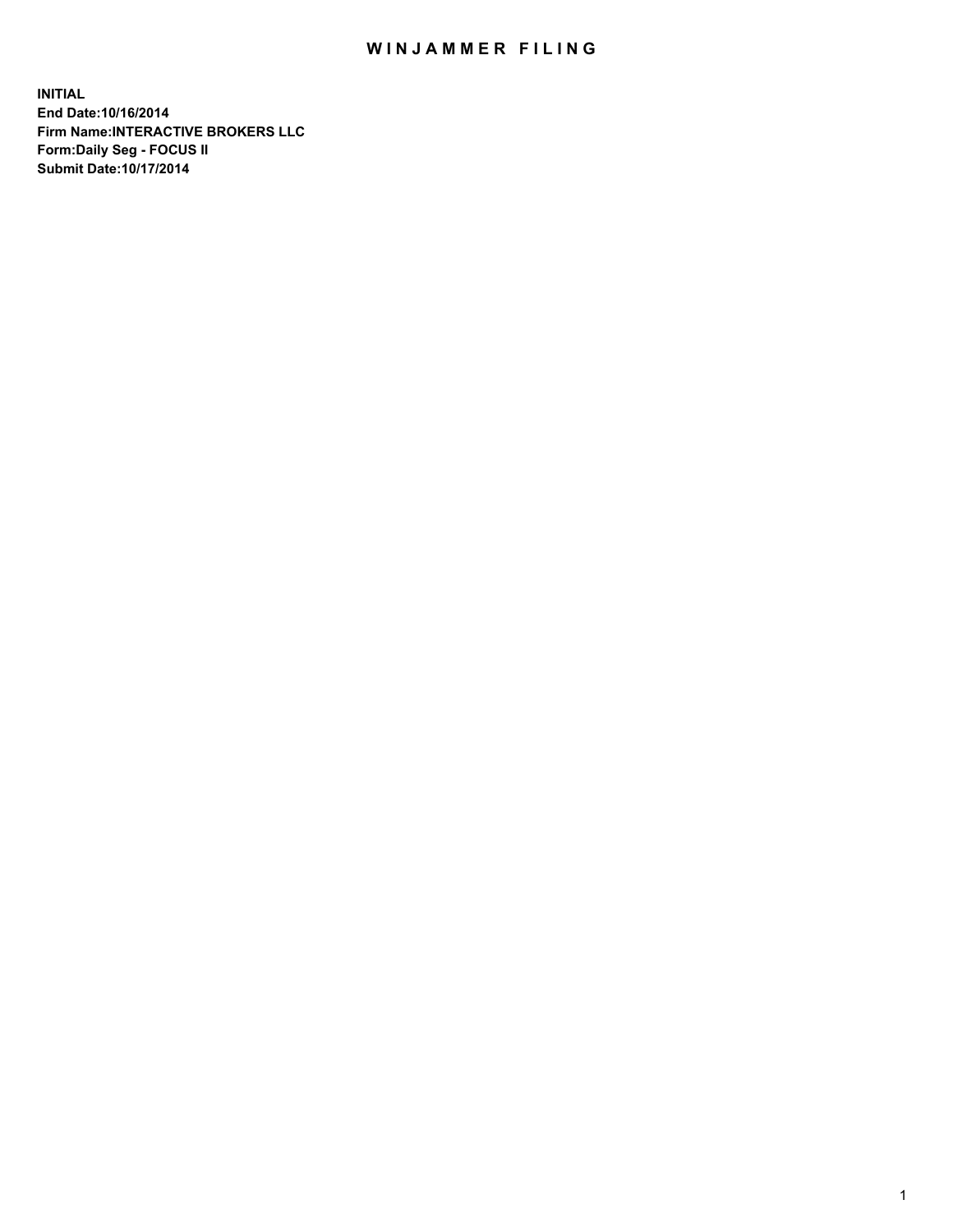## **INITIAL End Date:10/16/2014 Firm Name:INTERACTIVE BROKERS LLC Form:Daily Seg - FOCUS II Submit Date:10/17/2014 Daily Segregation - Cover Page**

| Name of Company<br><b>Contact Name</b><br><b>Contact Phone Number</b><br><b>Contact Email Address</b>                                                                                                                                                                                                                          | <b>INTERACTIVE BROKERS LLC</b><br><b>Michael Ellman</b><br>203-422-8926<br>mellman@interactivebrokers.co<br>$\underline{\mathbf{m}}$ |
|--------------------------------------------------------------------------------------------------------------------------------------------------------------------------------------------------------------------------------------------------------------------------------------------------------------------------------|--------------------------------------------------------------------------------------------------------------------------------------|
| FCM's Customer Segregated Funds Residual Interest Target (choose one):<br>a. Minimum dollar amount: ; or<br>b. Minimum percentage of customer segregated funds required:% ; or<br>c. Dollar amount range between: and; or<br>d. Percentage range of customer segregated funds required between:% and%.                         | <u>0</u><br>0<br><u>155,000,000 245,000,000</u><br>00                                                                                |
| FCM's Customer Secured Amount Funds Residual Interest Target (choose one):<br>a. Minimum dollar amount: ; or<br>b. Minimum percentage of customer secured funds required:% ; or<br>c. Dollar amount range between: and; or<br>d. Percentage range of customer secured funds required between:% and%.                           | <u>0</u><br>0<br>80,000,000 120,000,000<br>0 <sub>0</sub>                                                                            |
| FCM's Cleared Swaps Customer Collateral Residual Interest Target (choose one):<br>a. Minimum dollar amount: ; or<br>b. Minimum percentage of cleared swaps customer collateral required:% ; or<br>c. Dollar amount range between: and; or<br>d. Percentage range of cleared swaps customer collateral required between:% and%. | $\overline{\mathbf{0}}$<br>0<br>0 <sub>0</sub><br>0 <sub>0</sub>                                                                     |
| Current ANC:on<br><b>Broker Dealer Minimum</b><br>Debit/Deficit - CustomersCurrent AmountGross Amount<br>Domestic Debit/Deficit<br>Foreign Debit/Deficit                                                                                                                                                                       | 2,307,544,102 16-OCT-2014<br>340,826,946<br>3,797,563<br>5,468,2510                                                                  |
| Debit/Deficit - Non CustomersCurrent AmountGross Amount<br>Domestic Debit/Deficit<br>Foreign Debit/Deficit<br>Proprietary Profit/Loss<br>Domestic Profit/Loss<br>Foreign Profit/Loss                                                                                                                                           | 0 <sub>0</sub><br>0 <sub>0</sub><br><u>0</u>                                                                                         |
| Proprietary Open Trade Equity<br>Domestic OTE<br>Foreign OTE<br><b>SPAN</b><br><b>Customer SPAN Calculation</b>                                                                                                                                                                                                                | $\underline{\mathbf{0}}$<br><u>0</u><br><u>0</u><br>1,026,050,003                                                                    |
| Non-Customer SPAN Calcualation<br><b>Proprietary Capital Charges</b><br>Minimum Dollar Amount Requirement<br>Other NFA Dollar Amount Requirement                                                                                                                                                                               | <u>19,533,112</u><br><u>0</u><br>20,000,000 [7465]<br>21,398,006 [7475]                                                              |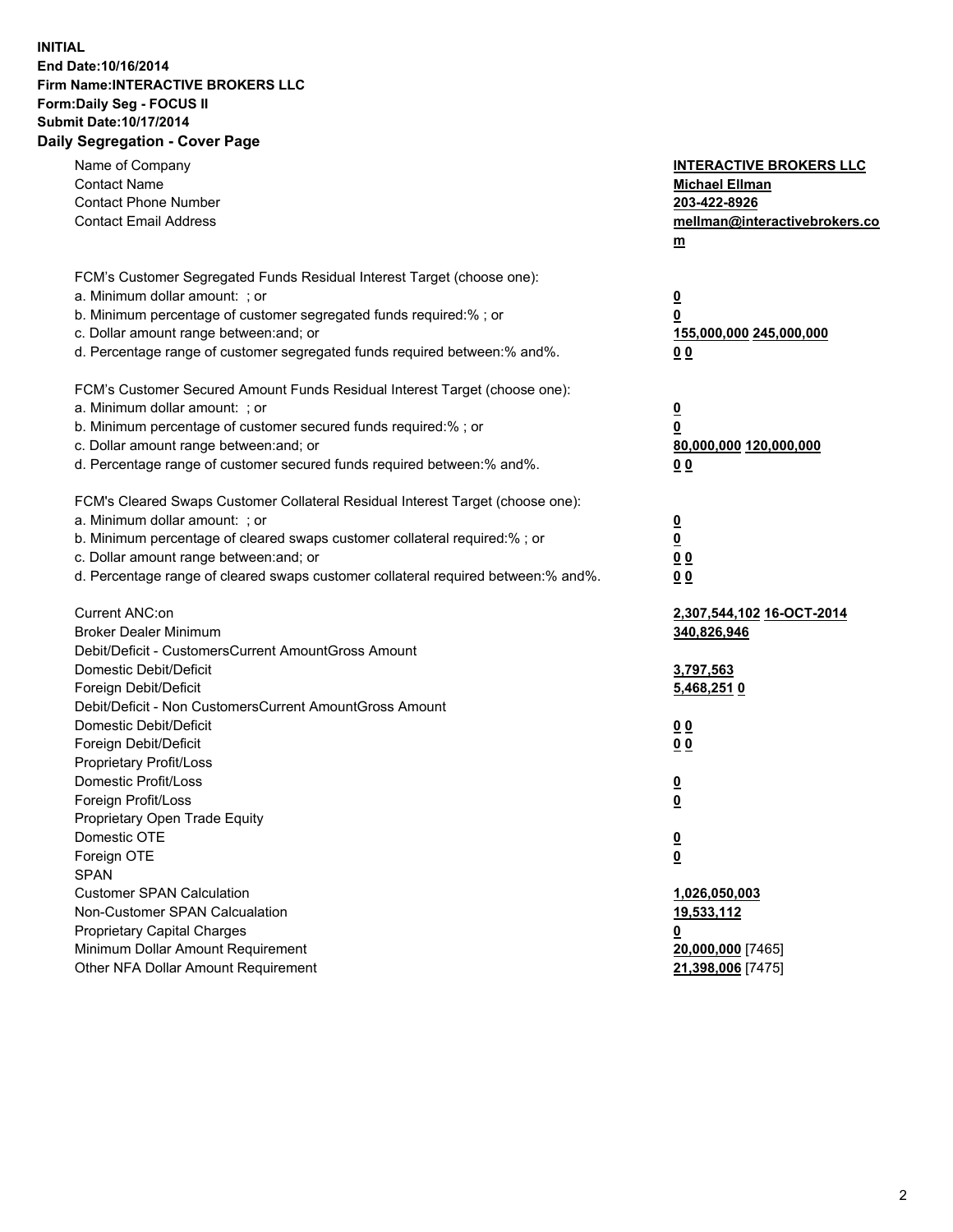## **INITIAL End Date:10/16/2014 Firm Name:INTERACTIVE BROKERS LLC Form:Daily Seg - FOCUS II Submit Date:10/17/2014 Daily Segregation - Secured Amounts**

|     | Dany Ocgregation - Oceanea Annoanta                                                                        |                                                |
|-----|------------------------------------------------------------------------------------------------------------|------------------------------------------------|
|     | Foreign Futures and Foreign Options Secured Amounts                                                        |                                                |
|     | Amount required to be set aside pursuant to law, rule or regulation of a foreign                           | $0$ [7305]                                     |
|     | government or a rule of a self-regulatory organization authorized thereunder                               |                                                |
| 1.  | Net ledger balance - Foreign Futures and Foreign Option Trading - All Customers                            |                                                |
|     | A. Cash                                                                                                    | 314,682,200 [7315]                             |
|     | B. Securities (at market)                                                                                  | $0$ [7317]                                     |
| 2.  | Net unrealized profit (loss) in open futures contracts traded on a foreign board of trade                  | -13,687,132 [7325]                             |
| 3.  | Exchange traded options                                                                                    |                                                |
|     | a. Market value of open option contracts purchased on a foreign board of trade                             | 147,142 <sub>[7335]</sub>                      |
|     | b. Market value of open contracts granted (sold) on a foreign board of trade                               | -448,917 [7337]                                |
| 4.  | Net equity (deficit) (add lines 1.2. and 3.)                                                               | 300,693,293 [7345]                             |
| 5.  | Account liquidating to a deficit and account with a debit balances - gross amount                          | 5,468,251 [7351]                               |
|     | Less: amount offset by customer owned securities                                                           | 0 [7352] 5,468,251 [7354]                      |
| 6.  | Amount required to be set aside as the secured amount - Net Liquidating Equity                             | 306,161,544 [7355]                             |
|     | Method (add lines 4 and 5)                                                                                 |                                                |
| 7.  | Greater of amount required to be set aside pursuant to foreign jurisdiction (above) or line                | 306,161,544 [7360]                             |
|     | 6.                                                                                                         |                                                |
|     | FUNDS DEPOSITED IN SEPARATE REGULATION 30.7 ACCOUNTS                                                       |                                                |
| 1.  | Cash in banks                                                                                              |                                                |
|     | A. Banks located in the United States                                                                      | 341,881,703 [7500]                             |
|     | B. Other banks qualified under Regulation 30.7                                                             | 0 [7520] 341,881,703 [7530]                    |
| 2.  | Securities                                                                                                 |                                                |
|     | A. In safekeeping with banks located in the United States                                                  | $0$ [7540]                                     |
|     | B. In safekeeping with other banks qualified under Regulation 30.7                                         | 0 [7560] 0 [7570]                              |
| 3.  | Equities with registered futures commission merchants                                                      |                                                |
|     | A. Cash                                                                                                    | $0$ [7580]                                     |
|     | <b>B.</b> Securities                                                                                       | $0$ [7590]                                     |
|     | C. Unrealized gain (loss) on open futures contracts                                                        | $0$ [7600]                                     |
|     | D. Value of long option contracts                                                                          | $0$ [7610]                                     |
|     | E. Value of short option contracts                                                                         | 0 [7615] 0 [7620]                              |
| 4.  | Amounts held by clearing organizations of foreign boards of trade                                          |                                                |
|     | A. Cash                                                                                                    | $0$ [7640]                                     |
|     | <b>B.</b> Securities                                                                                       | $0$ [7650]                                     |
|     | C. Amount due to (from) clearing organization - daily variation                                            | $0$ [7660]                                     |
|     | D. Value of long option contracts                                                                          | $0$ [7670]                                     |
|     | E. Value of short option contracts                                                                         | 0 [7675] 0 [7680]                              |
| 5.  | Amounts held by members of foreign boards of trade                                                         |                                                |
|     | A. Cash                                                                                                    | 74,044,848 [7700]                              |
|     | <b>B.</b> Securities                                                                                       | $0$ [7710]                                     |
|     | C. Unrealized gain (loss) on open futures contracts                                                        | 4,710,578 [7720]                               |
|     | D. Value of long option contracts                                                                          | 147,138 [7730]                                 |
|     | E. Value of short option contracts                                                                         | <mark>-448,909</mark> [7735] 78,453,655 [7740] |
| 6.  | Amounts with other depositories designated by a foreign board of trade                                     | 0 [7760]                                       |
| 7.  | Segregated funds on hand                                                                                   | $0$ [7765]                                     |
| 8.  | Total funds in separate section 30.7 accounts                                                              | 420,335,358 [7770]                             |
| 9.  | Excess (deficiency) Set Aside for Secured Amount (subtract line 7 Secured Statement<br>Page 1 from Line 8) | 114,173,814 [7380]                             |
| 10. | Management Target Amount for Excess funds in separate section 30.7 accounts                                | 80,000,000 [7780]                              |
| 11. | Excess (deficiency) funds in separate 30.7 accounts over (under) Management Target                         | 34,173,814 [7785]                              |
|     |                                                                                                            |                                                |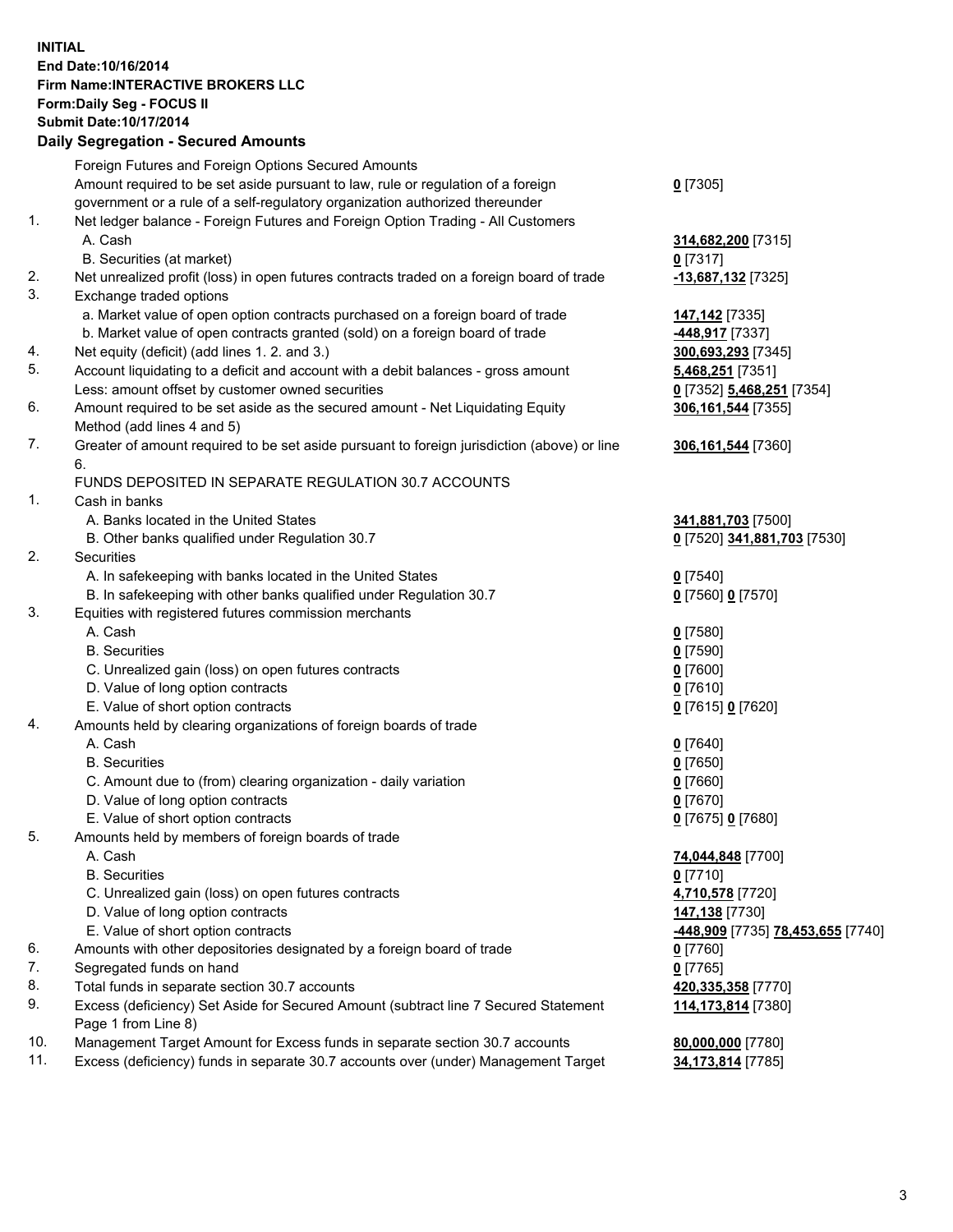**INITIAL End Date:10/16/2014 Firm Name:INTERACTIVE BROKERS LLC Form:Daily Seg - FOCUS II Submit Date:10/17/2014 Daily Segregation - Segregation Statement** SEGREGATION REQUIREMENTS(Section 4d(2) of the CEAct) 1. Net ledger balance A. Cash **2,365,049,815** [7010] B. Securities (at market) **0** [7020] 2. Net unrealized profit (loss) in open futures contracts traded on a contract market **45,519,464** [7030] 3. Exchange traded options A. Add market value of open option contracts purchased on a contract market **146,637,341** [7032] B. Deduct market value of open option contracts granted (sold) on a contract market **-276,018,180** [7033] 4. Net equity (deficit) (add lines 1, 2 and 3) **2,281,188,440** [7040] 5. Accounts liquidating to a deficit and accounts with debit balances - gross amount **3,797,563** [7045] Less: amount offset by customer securities **0** [7047] **3,797,563** [7050] 6. Amount required to be segregated (add lines 4 and 5) **2,284,986,003** [7060] FUNDS IN SEGREGATED ACCOUNTS 7. Deposited in segregated funds bank accounts A. Cash **431,125,461** [7070] B. Securities representing investments of customers' funds (at market) **1,108,336,423** [7080] C. Securities held for particular customers or option customers in lieu of cash (at market) **0** [7090] 8. Margins on deposit with derivatives clearing organizations of contract markets A. Cash **8,957,334** [7100] B. Securities representing investments of customers' funds (at market) **113,522,825** [7110] C. Securities held for particular customers or option customers in lieu of cash (at market) **0** [7120] 9. Net settlement from (to) derivatives clearing organizations of contract markets **-2,657,286** [7130] 10. Exchange traded options A. Value of open long option contracts **2,373,008** [7132] B. Value of open short option contracts **-7,454,349** [7133] 11. Net equities with other FCMs A. Net liquidating equity **-134,250,818** [7140] B. Securities representing investments of customers' funds (at market) **959,947,637** [7160] C. Securities held for particular customers or option customers in lieu of cash (at market) **0** [7170] 12. Segregated funds on hand **0** [7150] 13. Total amount in segregation (add lines 7 through 12) **2,479,900,235** [7180] 14. Excess (deficiency) funds in segregation (subtract line 6 from line 13) **194,914,232** [7190] 15. Management Target Amount for Excess funds in segregation **155,000,000** [7194]

16. Excess (deficiency) funds in segregation over (under) Management Target Amount Excess

**39,914,232** [7198]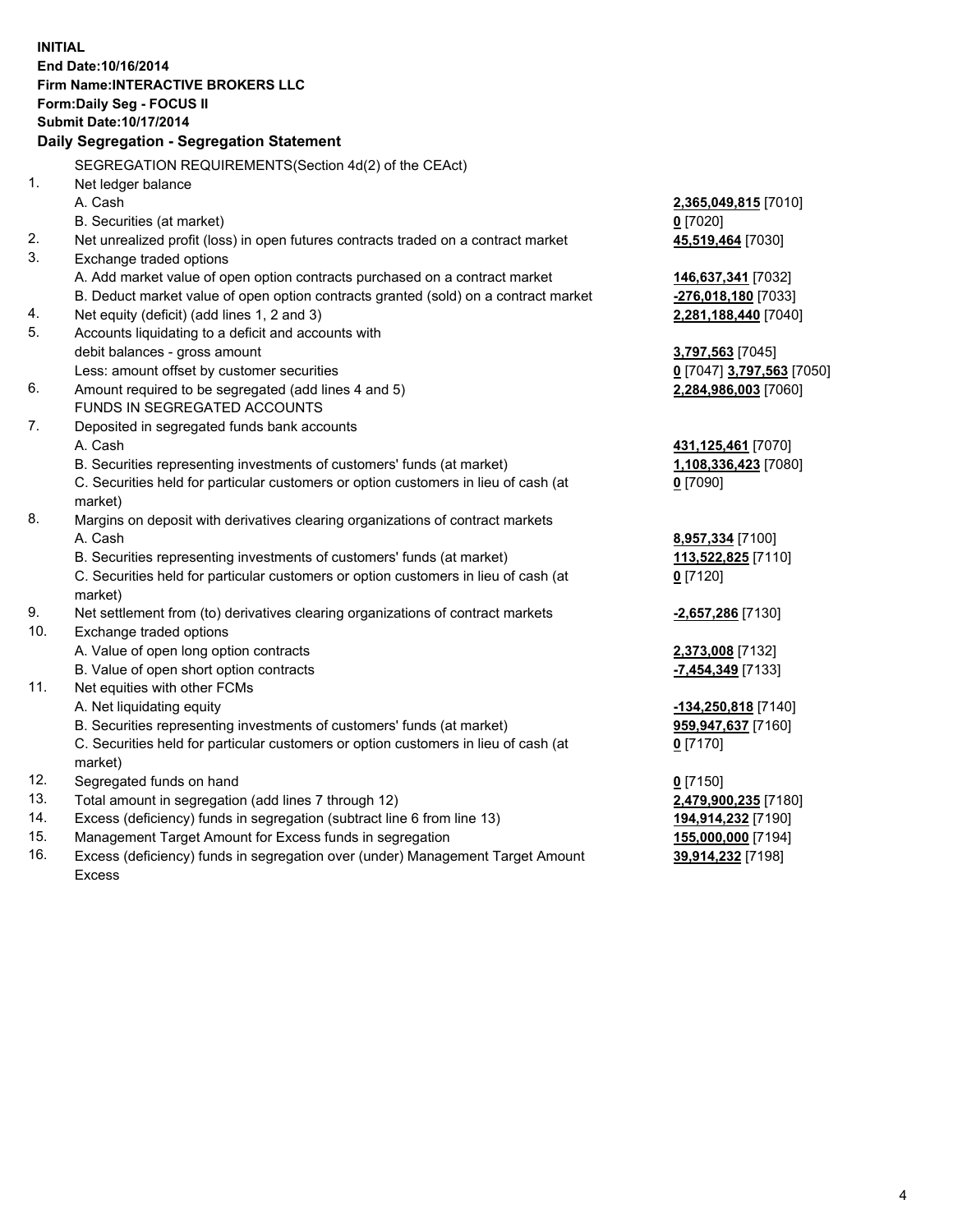## **INITIAL End Date:10/16/2014 Firm Name:INTERACTIVE BROKERS LLC Form:Daily Seg - FOCUS II Submit Date:10/17/2014 Daily Segregation - Supplemental**

| $\blacksquare$           | Total gross margin deficiencies - Segregated Funds Origin                              | 10,823 [9100] |
|--------------------------|----------------------------------------------------------------------------------------|---------------|
| $\blacksquare$           | Total gross margin deficiencies - Secured Funds Origin                                 | 4,644 [9101]  |
| $\blacksquare$           | Total gross margin deficiencies - Cleared Swaps Customer Collateral Funds Origin       | $0$ [9102]    |
| $\blacksquare$           | Total gross margin deficiencies - Noncustomer and Proprietary Accounts Origin          | $0$ [9103]    |
| $\blacksquare$           | Total number of accounts contributing to total gross margin deficiencies - Segregated  | 7 [9104]      |
|                          | <b>Funds Origin</b>                                                                    |               |
| $\blacksquare$           | Total number of accounts contributing to total gross margin deficiencies - Secured     | $1$ [9105]    |
|                          | <b>Funds Origin</b>                                                                    |               |
| $\blacksquare$           | Total number of accounts contributing to the total gross margin deficiencies - Cleared | $0$ [9106]    |
|                          | Swaps Customer Collateral Funds Origin                                                 |               |
| $\blacksquare$           | Total number of accounts contributing to the total gross margin deficiencies -         | $0$ [9107]    |
|                          | Noncustomer and Proprietary Accounts Origin                                            |               |
| $\overline{\phantom{a}}$ | Upload a copy of the firm's daily margin report the FCM uses to issue margin calls     |               |
|                          | which corresponds with the reporting date.                                             |               |

10.16.2014 Commodity Margin Deficiency Report.xls